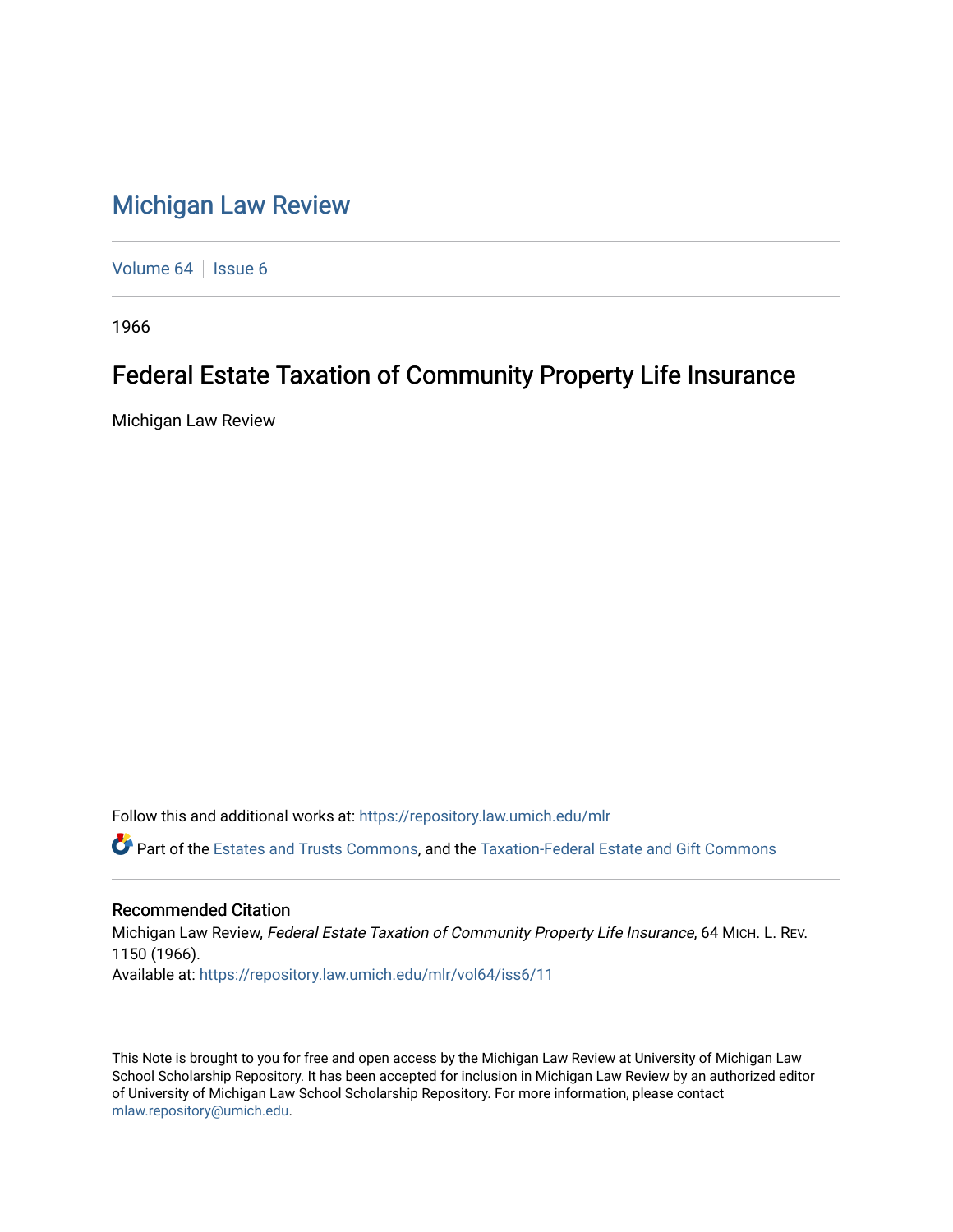### **NOTES**

## **Federal Estate Taxation of Community Property Life Insurance**

Under section 2042 of the Internal Revenue Code of 1954, proceeds of insurance policies on the life of the decedent payable to beneficiaries other than the decedent's executor are included in the gross estate only if the decedent possessed at the time of his death "any of the incidents of ownership [in the insurance policies], exercisable either alone or in conjunction with any other person."1 To determine the extent of the decedent's "incidents of ownership," the Regulations provide for the application of state property law.2 The problems inherent in relying upon state law to govern federal estate taxation of the proceeds of life insurance policies are compounded by the existence in several states of a community property system.<sup>3</sup> In these states, thought-provoking questions arise in two factual contexts.

When the insured husband predeceases his wife, the law is well settled that one half of the insurance proceeds is included in the husband's estate for federal estate tax purposes; the other half goes to the wife tax free.4 This result is dictated by the nature of community property. Under California law, for example, property earned by either spouse during the marriage is regarded as community property in which each spouse has a "present, existing and equal" interest.<sup>5</sup>

2. Treas. Reg. § 20.2042-l(c)(5) (1958) states: "As an additional step in determining whether or not a decedent possessed any incidents of ownership in a policy or any part of a policy, regard must be given to the effect of the State or other applicable law part of a policy, regista model of secure of the children of state experience in upon the terms of the policy. . .." See Lang v. Commissioner, 304 U.S. 264 (1938); Blair v. Commissioner, 300 U.S. 5 (1937); Poe v. Seaborn,

3. Eight states have community property laws: Arizona, California, Idaho, Louisiana, Nevada, New Mexico, Texas, and Washington.

4. Lang v. Commissioner, 304 U.S. 264 (1938); DeLappe v. Commissioner, 113 F,2d 48 (5th Cir. 1940); Treas. Reg. §§ 20.2042-l(b)(2), -l(c)(5) (1958): Cahn, *Selected Life Insurance Tax Problems,* TWELFTH ANN. TULANE TAX INST, 70, 82-84 (1963), The same rules apply to state inheritance taxes. *In re* Maxson's Estate, 30 Cal. App. 2d 566, 86 P.2d 922 (1939). However, it may be necessary to give the proceeds to the husband's administrators to pay their proportionate part of the estate's debts and expenses before the wife's community share is determined. Sieroty v. Silver, 58 Cal. 2d 799, 26 Cal. Rptr. 635, 376 P.2d 563 (1962). In New Mexico, where the wife has only an expectancy in the community property, all proceeds are included in the husband's estate, Hernandez v. Becker, 54 F.2d 542 (10th Cir. 1931).

5. CAL. CIV. CODE § 161a states: "The respective interests of the husband and wife

[ 1150]

<sup>1.</sup> INT. REV. CODE OF 1954, § 2042 states in part:

The value of the gross estate shall include the value of all property-

<sup>(!)</sup> RECEIVABLE BY TIIE EXECUTOR-To the extent of the amount receivable by the executor as insurance under policies on the life of the decedent.

<sup>(2)</sup> RECEIVABLE BY OTIIER BENEFICIARIES-To the extent of the amount receivable by all other beneficiaries as insurance under policies on the life of the decedent with respect to which the decedent possessed at his death any of the incidents of owner- ship, exercisable either alone or in conjunction with any other person.  $\ldots$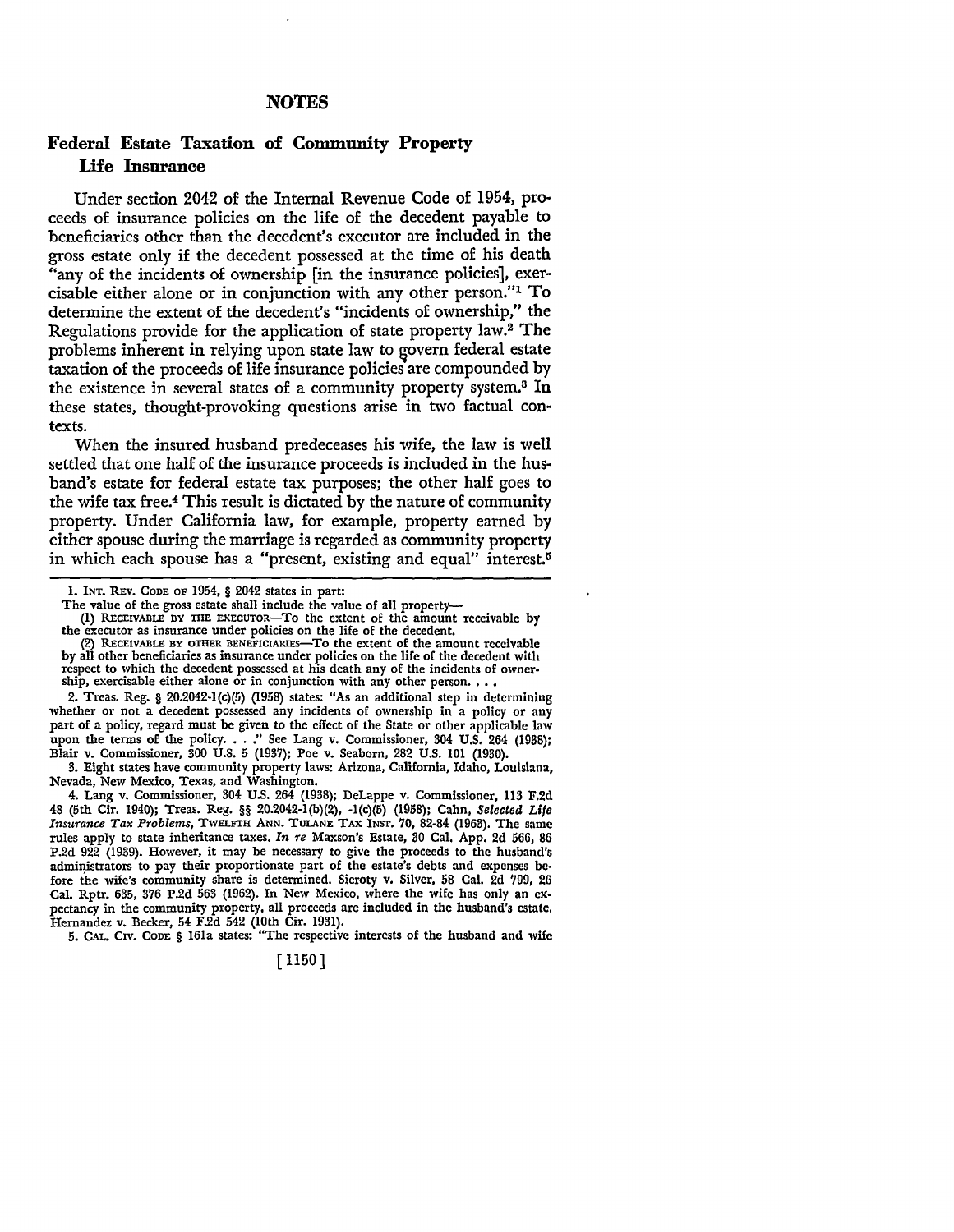#### *Notes* 1151

Although the wife is regarded as the owner of her half of the community property, the husband has complete control and management of her share in a fiduciary capacity, subject to the restriction that he cannot make an inter vivas or testamentary gift of her share without her written consent.<sup>6</sup> If a gift of community property is made without her consent, the wife has the right to revoke the entire gift during her husband's life, but after his death she can recall only her half of the gift.7 Since the wife has the power to make a testamentary disposition of her share of the community property, 8 her representatives succeed to all of her rights.<sup>9</sup> Life insurance purchased with community funds is governed by the same community property principles that apply to all other forms of property;<sup>10</sup> thus, while both husband and wife are alive the wife has a vested interest in half of the

in community property during the continuance of the marriage relationship are present, existing and equal interests under the management and control of the husband  $\dots$ Defore the statutes were amended in 1927, the wife had an expectancy rather than a vested interest in community property. United States v. Robbins, 269 U.S. 315 (1926); Spreckels v. Spreckels, 116 Cal. 339, 48 Pac. 228 (1897). There are several exceptions to the community property rule. Property owned before the marriage or acquired during the marriage by gift, bequest, devise, or descent is regarded as separate property. CAL. C1v. CODE §§ 162, 163. Property acquired by a married woman by an instrument in writing is presumed to be her separate property. CAL. C1v. CODE § 164. Furthermore, property earned by the wife is subject to her control and management until it is commingled with community property. CAL. C1v. CODE § 171c. When a couple moves to California after their marriage, their property is reclassified as "quasi-community property" according to community property principles. CAL. Civ. CODE § 140.7; CAL. PROB. CODE § 201.5; see Sclrreter, *Quasi-Community Property in the Conflict of Laws,* 50 CALIF. L. REV. 206 (1963).

6. Vai v. Bank of America Nat'l Trust & Savings Ass'n, 56 Cal. 2d 329, 15 Cal. Rptr. 71, 364 P.2d 247 (1961); Fields v. Michael, 91 Cal. App. 2d 443, 205 P.2d 402 (1949); Dazzell v. Endriss, 41 Cal. App. 2d 463, 107 P.2d 49 (1940). The husband has no management power over the separate property of the wife. See note 5 *supra.* 

7. E.g., Britton v. Hammell, 4 Cal. 2d 690, 52 P.2d 221 (1935); Travelers Ins. Co. v. Fancher, 219 Cal. 351, 26 P.2d 482 (1933); Lynn v. Herman, 72 Cal. App. 2d 614, 165 P.2d 54 (1946). See also 11 U.C.L.A.L. REv. 26 (1963).

8. CAL. PROB. CODE §§ 21, 201. The wife appears to have this power in all community property states except New Mexico, where all the community property belongs to the husband if the wife dies first. N.M. STAT. § 29-1-8 (1907).

9. See, e.g., In re Field's Estate, 38 Cal. 2d 151, 238 P.2d 578 (1952); Mendenhall v. Mendenhall, 182 Cal. App. 2d 441, 6 Cal. Rptr. 45 (1960).

10. See, *e.g.,* United States v. Stewart, 270 F.2d 894 (9th Cir.), *cert. denied,* 361 U.S. 960 (1959); Mendenhall v. Mendenhall, *supra* note 9. A life insurance policy in California may pass by transfer, will, or succession to any person. CAL. INs. CODE § 10130. Insurance may be separate property, community property, or mixed, depending upon the source of the premium payments. If both separate property and community property have been used to pay the premiums, the proceeds of the policy will be prorated, according to the ratio of separate premiums to community premiums. See, *e.g.,* Grimm v. Grimm, 26 Cal. 2d 173, 157 P.2d 841 (1945); *In re* Sear's Estate, 182 Cal. App. 2d 525, 6 Cal. Rptr. 148 (1960); Mears v. Mears, 180 Cal. App. 2d 484, 4 Cal. Rptr. 618 (1960). Washington follows the same rule of proportionate ownership of proceeds based on amount of premiums paid with community funds, *In re* Towey's Estate, 22 Wash. 2d 212, 155 P.2d 273 (1945), while -Texas has apparently rejected it, Warthan v. Haynes, 155 Tex. 413, 288 S.W.2d 481 (1956).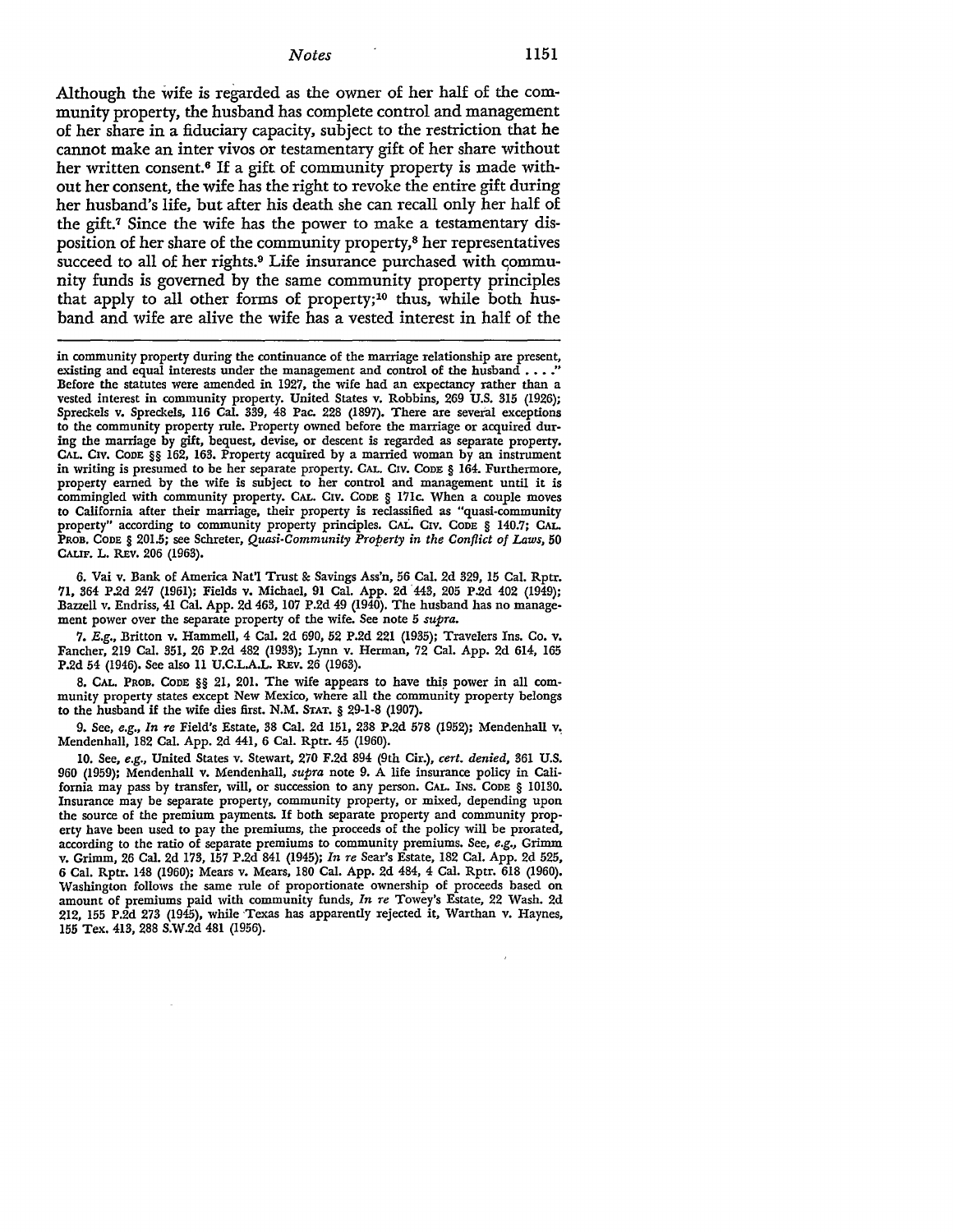community property life insurance,<sup>11</sup> and her husband has the power of management of that half. When the insured husband predeceases his wife, she merely receives the management and control of insurance which she already owns. Even if her husband names his executor or some other party as beneficiary, and even if the policy makes no reference to her interest and names only the husband as owner, the wife can still claim her community share of the proceeds as against the named beneficiary.12 Although the insured husband may possess the usual incidents of ownership which would make the entire life insurance proceeds part of his estate in a non-community property state, California law regards him as owning only half of the insurance, and therefore only one half of the proceeds is included in his estate for both federal estate tax and state inheritance tax purposes.

On the other hand, if the wife dies before her insured husband, the problem becomes more complex. The amount included in the wife's estate under section 2033 of the Internal Revenue Code<sup>13</sup> is one half of the cash surrender value of the policies at the time of her death.14 In order to establish the amount which should subsequently be included in the husband's estate at his later death, it is

11. *In re* Compton's Estate, 198 Cal. App. 2d 766, 18 Cal. Rptr. 416 (1962); Mendenhall v. Mendenhall, 182 Cal. App. 2d 44, 6 Cal. Rptr. 45 (1960); Cooke v. Cooke, 65 Cal. App. 2d 260, 150 P.2d 514 (1944).

12. *In re* Castagnola's Estate, 68 Cal. App. 732, 230 Pac. 188 (1924): New York Life Ins. Co. v. Bank of Italy, 60 Cal. App. 602, 214 Pac. 61 (1923). If the wife does not object to the third party receiving all of the proceeds, she will be regarded as having made an inter vivos gift of her share, which is subject to a gift tax, but not an estate tax. Chase Nat'! Bank, 25 T.C. 617 (1955). See also Commissioner v. Allen, 108 F.2d 961 (3d Cir. 1939). If an insurance company has paid the proceeds to the beneficiary in accordance with the terms of the policy, the company is fully discharged from all claims under the policy unless the wife has given written notice of her adverse claim. CAL. lNs. CODE § 10172. See also Blethen v. Pacific Mut. Life Ins. Co., 198 Cal. 91, 243 Pac. 481 (1926).

13. INT. REv. CODE OF 1954, § 2033 states: "The value of the gross estate shall include the value of all property to the extent of the interest therein of the decedent at the time of his death."

14. United States v. Stewart, 270 F.2d 894 (9th Cir.), *cert. denied,* 861 U.S. 960 (1959); California Trust Co. v. Riddell, 136 F. Supp. 7 (S.D. Cal. 1955); Quigley v. United States, 59-2 U.S. Tax Cas. 74162 (W.D. Wash. 1959); Louisa M. Carroll, 29 B.T.A. 11 (1933); Thompson v. Calvert, 301 S.W.2d 496 (Tex. Civ. App. 1957): Estate of Leuthold, 52 Wash. 2d 299, 324 P.2d 1103 (1958); Rev. Rul. 48, 1953-1 Cum. Bull. 392; Annot., 73 A.L.R.2d 157, 229 (1960): see Mendenhall v. Mendenhall, 182 Cal. App. 2d 441, 6 Cal, Rptr. 45 (1960); Treas. Reg. § 20,2042-l(c)(5) (1958); Rev. Rul. 54-272, 1954-2 CUM, BULL. 298; Rev. Rul. 232, 1953-2 CUM. BULL. 268. *Contra,* United States v. Waechter, 195 F.2d 963 (9th Cir. 1952), *affirming* 98 F. Supp. 960 (W.D. Wash. 1951). However, since the decision upon which *Waechter* rested, *In re* Knight, 31 Wash. 2d 813, 199 P.2d 89 (1948), has been reversed by Estate of Leuthold, *supra, Waechter* appears to have little weight.

It has been suggested that the replacement cost of the policy should be used as the basis for the method of valuation as is done in non-community property states when the owner of a policy on the life of another dies before the insured. LOWNDES & KRAMER, FEDERAL EsTATE AND GIFT TAXES 284 & n.50 (1962): see authorities cited note 29 *infra*  and accompanying text.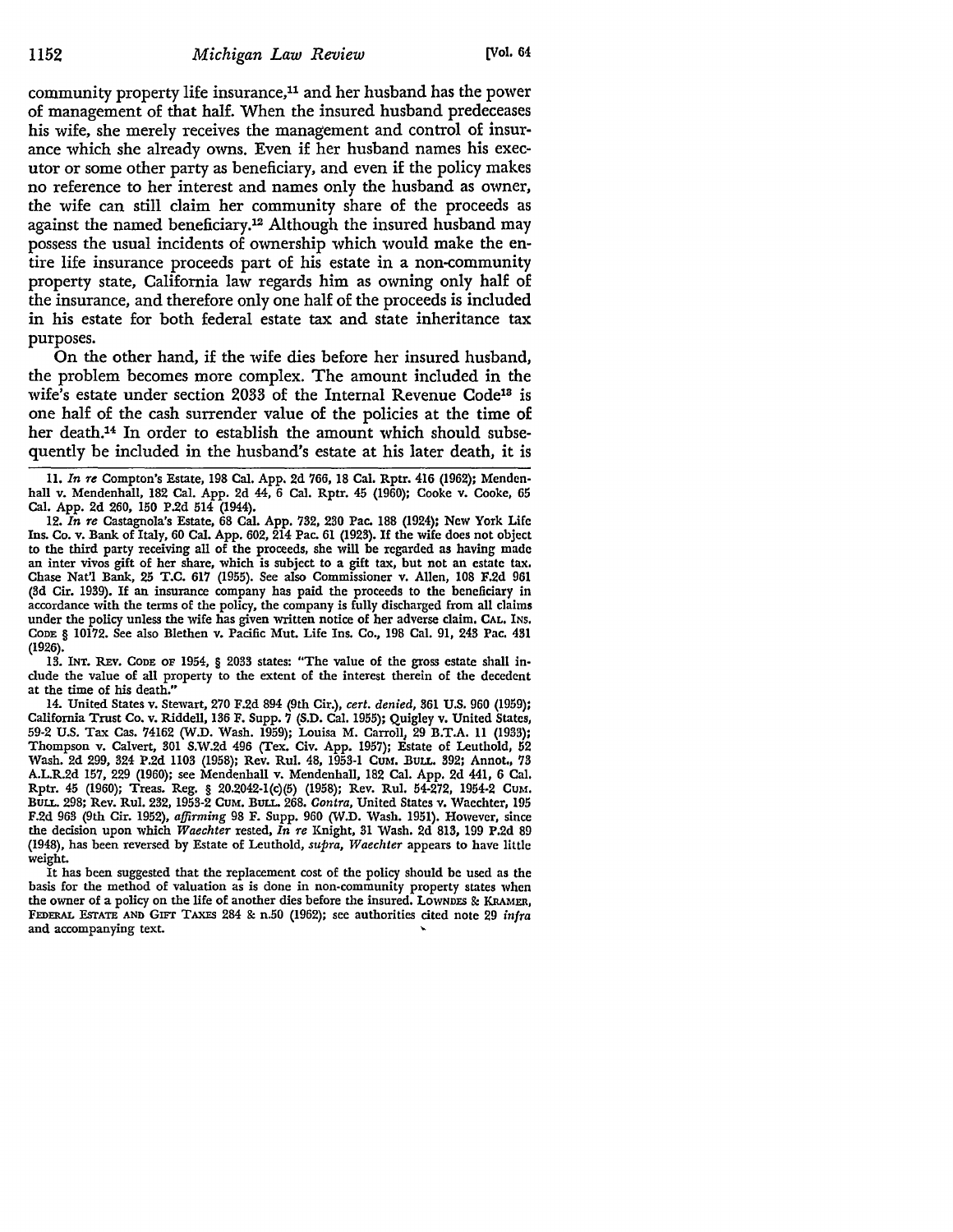April 1966] *Notes* 1153

necessary to determine whether the interest over which the wife had testamentary power was limited to one half of the cash surrender value of the policy measured at the time of her death, or extended to a one-half interest in the full amount of the policy, including the proceeds. In *Donald Scott,15* a recent case of first impression, the Tax Court reasoned that since the wife's interest in the proceeds was only an expectancy terminated by her death, her heirs had received only a right to the half of the cash surrender value which had been included in her estate. Thus, the court concluded that the husband's estate must include all of the insurance proceeds received by the beneficiaries, less the half of the cash surrender value previously included in the wife's estate.16

However, the *Scott* case is subject to criticism on two grounds. First, it is based on a mistaken understanding of California community property theory, and in particular the nature of the wife's interest in community property life insurance. To maintain that the wife has only an expectancy in the proceeds while the husband has a vested interest is contrary to the statutory declaration that the interests of each spouse shall be "equal."17 Furthermore, as pointed out previously, when the husband dies first the wife's vested right to half of the proceeds prevails over the rights of all others.18 Moreover, since the wife has the statutory power to make a testamentary disposition of all her ownership rights,19 there is no authority for holding that she cannot bequeath her community share of the policy, including the proceeds. The fact that the proceeds do not come into existence until after the wife's death should not defeat the right of the wife's heirs eventually to acquire the proceeds attributable to the community premiums. Her heirs are merely collecting her share of the community property which was under the husband's management and did not become payable until the later death of the husband, just as the wife collects her share of the property if the husband dies first. Furthermore, the mere fact that the wife's heirs do not acquire immediate possession of her share of the community property should not impair their eventual right to the proceeds upon the later death of the husband. Just as the husband has fiduciary

19. CAL. PROB. CODE § 201.

<sup>15. 43</sup> T.C. 920 (1965), appeal pending before the Court of Appeals for the Ninth Circuit. For an analysis of the *Scott* case in terms of California divorce law, see 13 U.C.L.A.L. REv. 406 (1966).

<sup>16.</sup> In *Scott,* the Commissioner treated the small amount of premiums paid from the husband's separate property before his marriage as *de minimis.* This was also apparently .true of the small difference in premiums paid after the wife's death by the husband (approximately \$1850) and the sons, who were beneficiaries of the policy and heirs of the wife (approximately \$2700). Thus, the insurance policy in this case was regarded as a community property policy in its entirety.

<sup>17.</sup> CAL. CIV. CODE§ 161a; see note 5 *supra.* 

<sup>18.</sup> See cases cited note 12 *supra* and accompanying text.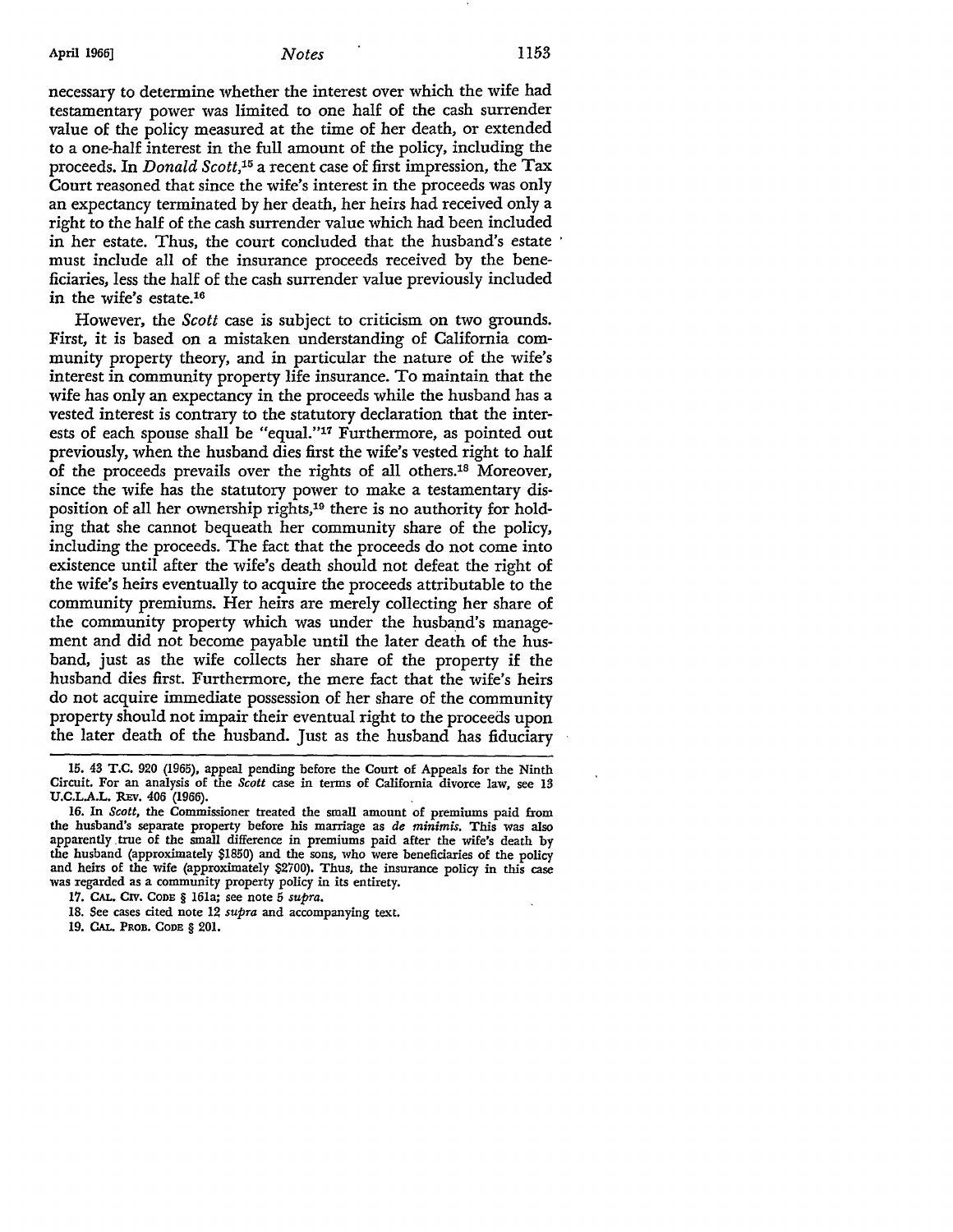responsibilities to his wife during her life, he likewise has fiduciary responsibilities to her representatives after her death, and can be held accountable for improperly consuming or disposing of his wife's share of the community property.20 The husband is even authorized by statute to maintain control of community property during the administration of his wife's estate unless distribution is necessary to carry the wife's will into effect.<sup>21</sup> Obviously, the distribution of the proceeds is not possible at the time of the wife's death when the insured husband is still living. Finally, the wife's right to set aside an improper inter vivos or testamentary gift of her share of the community property survives her death and may be exercised by her representatives.22 Thus, to be consistent with community property theory, the wife's interest in the life insurance should pass to the heirs. It is arguable that they should be able to maintain their pro rata interest in the policy by either paying their share of the proceeds after the wife's death or by reimbursing the surviving spouse for premiums advanced on their behalf. If, however, on the death of the wife the heirs wished to terminate the policy contrary to the wishes of the husband, it would appear that the community property policy could be partitioned into two separate policies, one to be controlled by the heirs and the other by the husband.<sup>23</sup>

The second criticism which can be made of the *Scott* holding is that the Tax Court misconstrued *United States v. Stewart,24* its sole authority for the proposition that a wife's only interest in the proceeds of community property insurance on her husband's life is an expectancy terminated by her death. The *Stewart* decision, which was concerned only with the value of the wife's rights in the policy at the time of her death and not with the extent of her rights in any future proceeds, simply followed the established rule that the value of the decedent wife's interest in her surviving husband's life insurance was one half of the cash surrender value of the policy.<sup>25</sup> The Tax Court based its interpretation of *Stewart* on a statement in the opinion that at the wife's death the right to half of the cash surrender value of the policy passed to the husband, who then became the sole owner of the insurance.26 This was construed by the Tax Court to

21. CAL. PROB. CODE § 202.

22. Harris v. Harris, 57 Cal. 2d 367, 19 Cal. Rptr. 793, 369 P.2d 481 (1962), 10 U.C.L.A.L. REv. 664 (1963); *In re* Field's Estate, 38 Cal. 2d 151, 238 P.2d 578 (1952),

23. Brawerman, *Life Insurance in Community Property Estate Planning,* 1951 So. CALIF. TAX INsr. 47, 74-75; Thurman, *Federal Estate and Gift Taxation of Community Property Life Insurance,* 9 STAN. L. REv. 239, 266 (1957).

24. 270 F.2d 894 (9th Cir.), *cert. denied,* 361 U.S. 960 (1959), *reversing* 158 F. Supp. 25 (N.D. Cal. 1957); 14 Sw. L.J. 526 (1960).

25. See authorities cited note 14 *supra* and accompanying text.

26. "[I]f the husband took the cash surrender value before the wife's death, it would remain community property in which she had a one-half interest, but if he took the cash surrender value after her death he would be the sole owner. In other words, the

<sup>20.</sup> Knego v. Grover, 208 Cal. App. 2d 134, 25 Cal. Rptr. 158 (1962).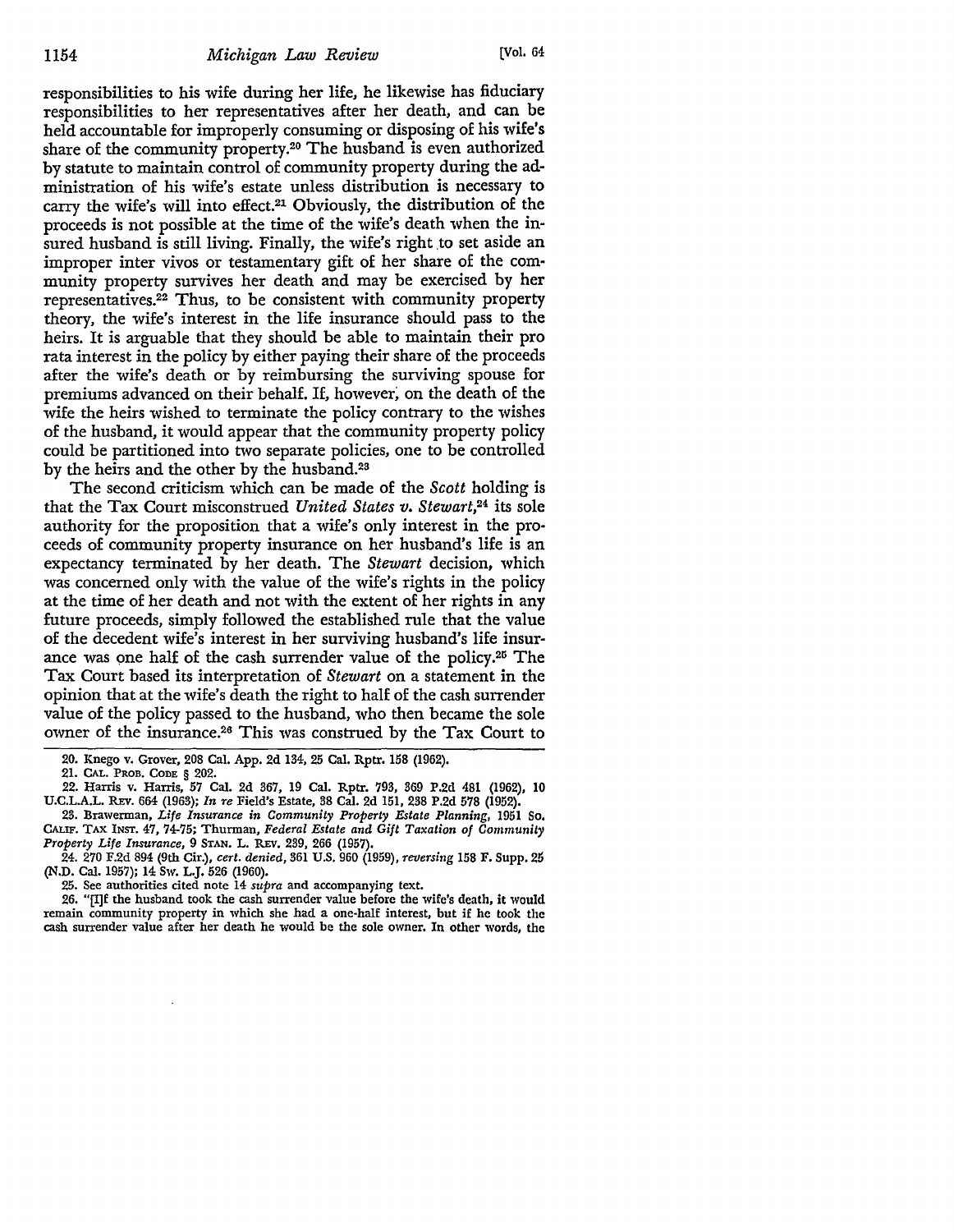mean that the wife's vested interest in the policy was limited to one half of the cash surrender value, and that her interest in the proceeds was a mere expectancy. However, the husband in *Stewart* became the sole owner of the policy not because his wife's interest in the proceeds was an expectancy that terminated, but because she passed all her interests in the insurance to him. Furthermore, by limiting the wife's interest to one half of the cash surrender value of the policy, the Tax Court's interpretation destroys the equality of interests in community property between the spouses that was established by legislative mandate27 and recognized by *Stewart.28* 

The underlying motivation that induced the court in *Scott* to limit the wife's interest to an expectancy was probably a fear that the wife's half of the proceeds would otherwise escape estate taxation. If the husband's estate includes only his half of the proceeds and the wife's estate at her earlier death included only half of the cash surrender value of the policy at that time, it is apparent that there will be no estate tax whatever on an amount equal to the difference between one half of the cash surrender value and one half of the proceeds. However, this is precisely the result reached in non-community property states when a person owning insurance on the life of another dies before the insured. The value of the policy included in the owner's estate for estate tax purposes is the replacement cost, or interpolated terminal reserve.29 Thus, the estate tax is only on the value of the policy at the time of the owner's death. There is no further estate tax when the proceeds come into existence at the death of the insured, since the insured does not have any of the "incidents of ownership." Just as there is no justification for including the insurance proceeds in the estate of the insured when the policy is owned by another person, there is no reason for including the community half of the proceeds owned by the wife in the estate of her insured husband. In both situations, the owner's interest in the insurance has already been taxed at its value at the time of the owner's death.

If the *Scott* decision is upheld, the tax burden that it imposes by including all of the proceeds in the estate of the husband may be

right to one-half of the cash value of the policies passed to the husband upon the death of the wife." United States v. Stewart, 270 F.2d 894, 898-99 (9th Cir. 1959).

<sup>27.</sup> CAL. CIV. CODE § 161a.

<sup>28.</sup> In reversing the lower court's holding that the wife's interest was only a "right of protection" that was extinguished by her death, the *Stewart* court stated that at her death the wife had a present, existing and equal interest with her husband. United States v. Stewart, 270 F.2d 894; 902 (9th Cir. 1959).

<sup>29.</sup> DuPont v. Commissioner, 233 F.2d 210 (3d Cir.), *cert, denied,* 252 U.S. 878 (1956), *affirming* 18 T.C. 1134 (1952); Ethel M. Donaldson, 31 T.C. 729 (1959); INT. REv. CODE OF 1954, § 2033; Treas. Reg. § 20.2031-8(a) (1958). This method of valuation is also used for gift tax purposes. Treas. Reg. § 25.2512-6(a) (1958); LOWNDES & KRAMER, FEDERAL EsTATE AND GIFT TAXES 287-88, 469 (1962).